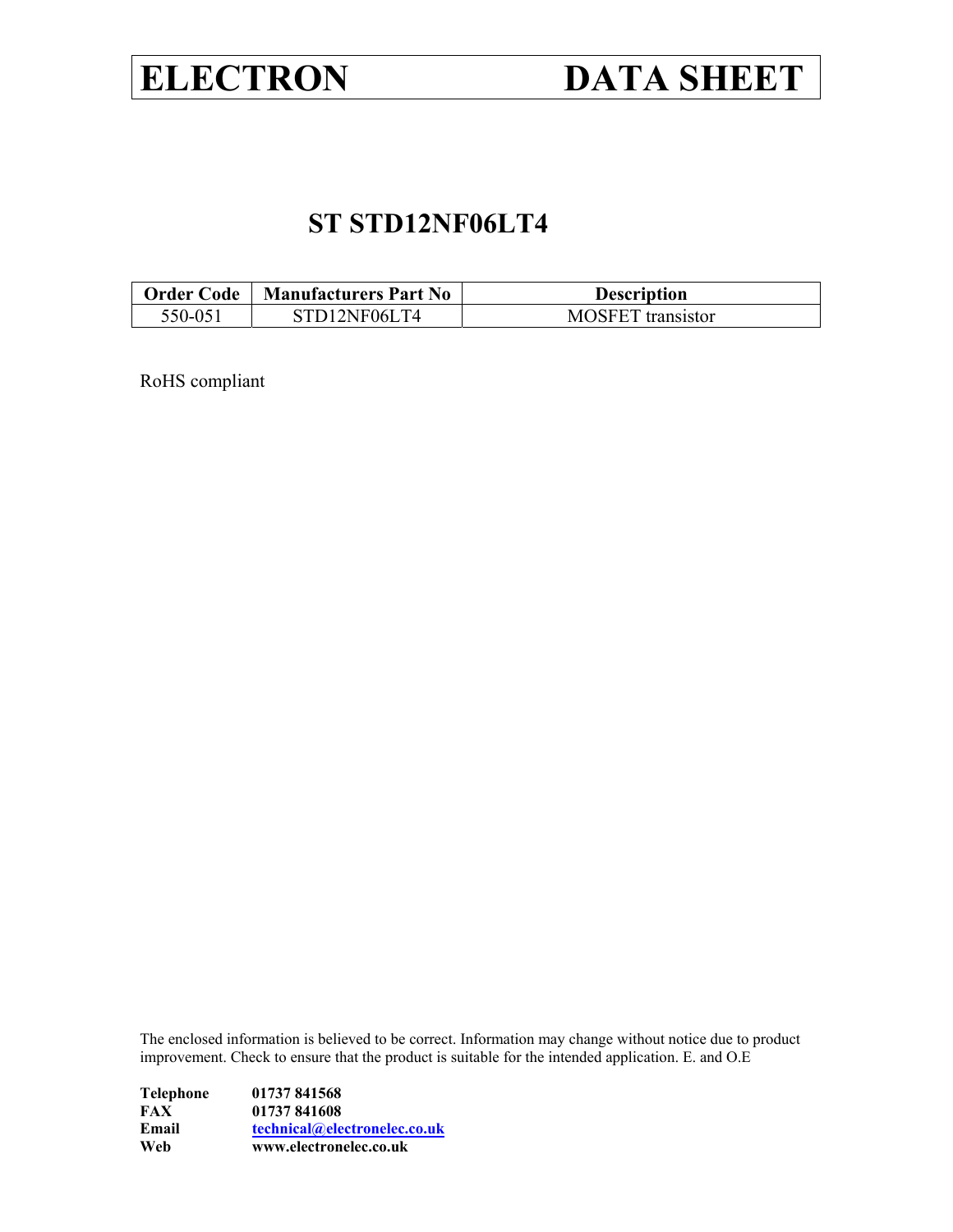

# **STD12NF06L STD12NF06L-1**

## **General features**

| Type         | V <sub>DSSS</sub> | $R_{DS(on)}$   | חי  |
|--------------|-------------------|----------------|-----|
| STD12NF06L   | 60V               | $< 0.1 \Omega$ | 12A |
| STD12NF06L-1 | 60V               | $< 0.1 \Omega$ | 12A |

- Exceptional dv/dt capability
- Low gate charge

# **Description**

This Power MOSFET is the latest development of STMicroelectronics unique "Single Feature Size™" strip-based process. The resulting transistor shows extremely high packing density for low on-resistance, rugged avalanche characteristics and less critical alignment steps therefore a remarkable manufacturing reproducibility.

# **Applications**

■ Switching application



## **Internal schematic diagram**



## **Order codes**

| Part number  | Marking  | Package | Packaging   |
|--------------|----------|---------|-------------|
| STD12NF06LT4 | D12NF06L | DPAK    | Tape & reel |
| STD12NF06L-1 | D12NF06L | IPAK    | Tube        |

February 2007 **Rev 6** 1/14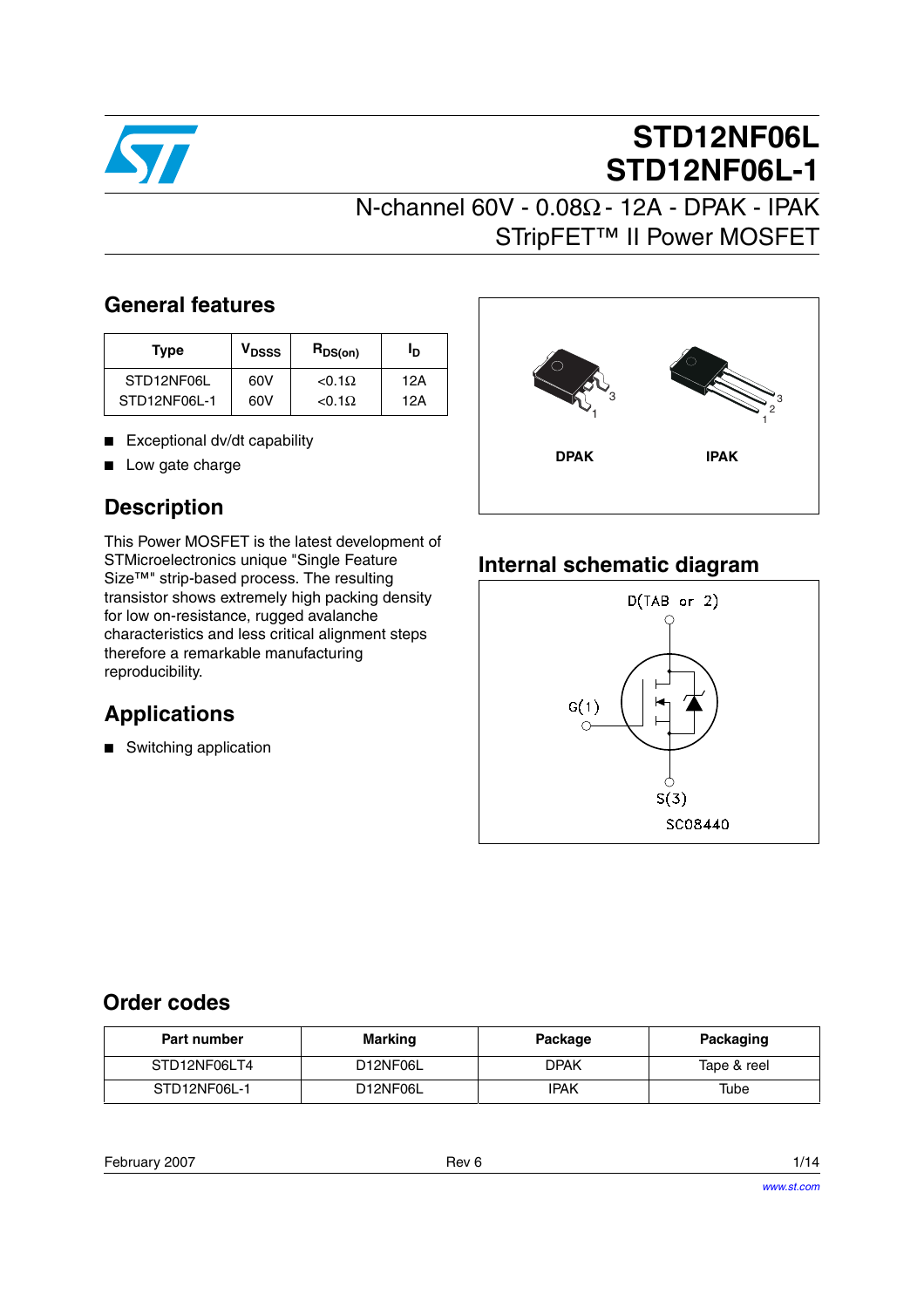# **Contents**

| $1 \quad \cdots$        |  |
|-------------------------|--|
| $\overline{2}$          |  |
|                         |  |
| $\mathbf{3}$            |  |
| $\overline{\mathbf{4}}$ |  |
| 5                       |  |
| $6\phantom{a}$          |  |

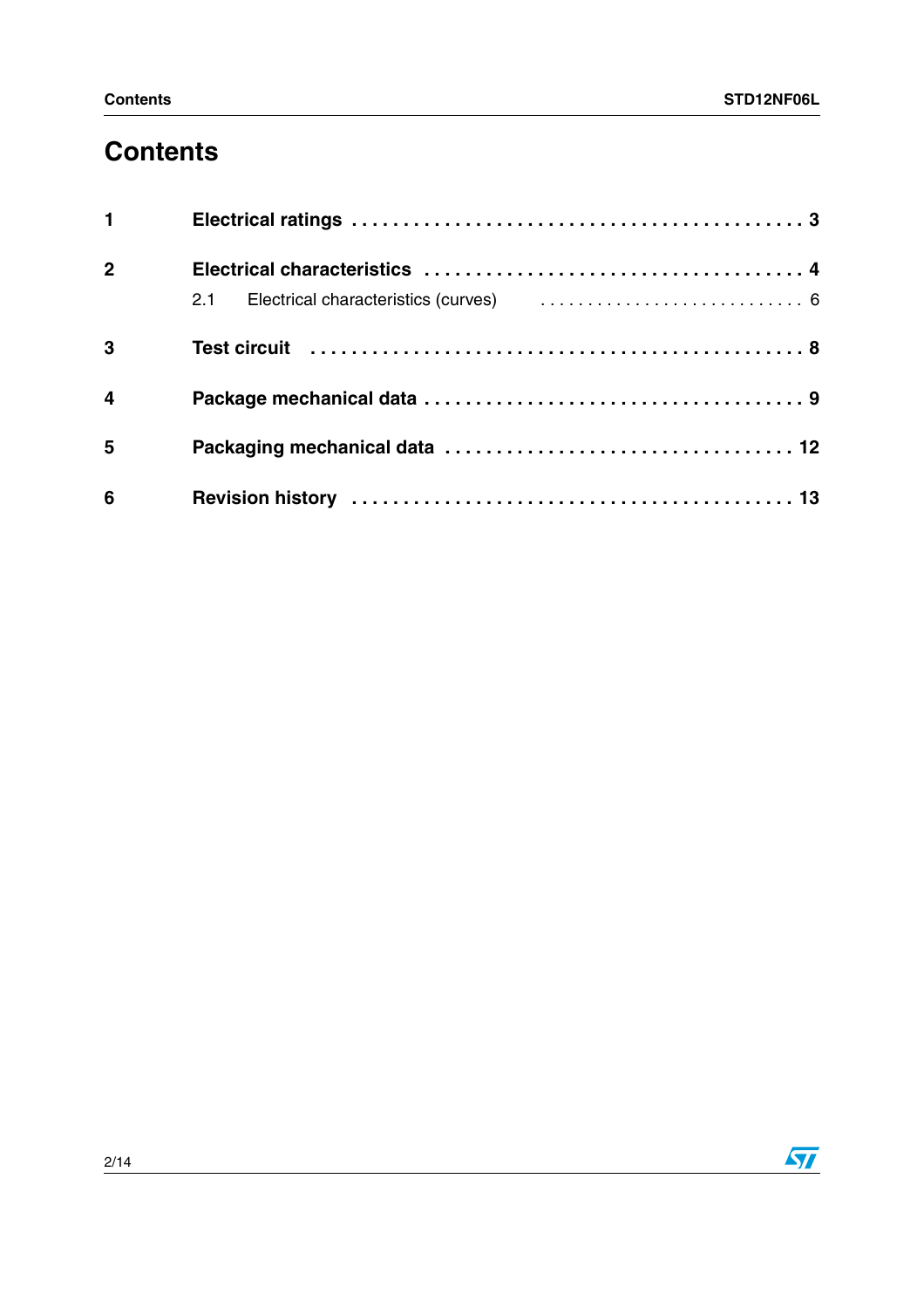# <span id="page-3-0"></span>**1 Electrical ratings**

| Table 1. |  | Absolute maximum ratings |  |
|----------|--|--------------------------|--|
|----------|--|--------------------------|--|

| <b>Symbol</b>           | <b>Parameter</b>                                   | Value        | Unit    |
|-------------------------|----------------------------------------------------|--------------|---------|
| $V_{DS}$                | Drain-source voltage ( $V_{GS} = 0$ )              | 60           | v       |
| <b>V<sub>DGR</sub></b>  | Drain-gate voltage ( $R_{GS}$ = 20K $\Omega$ )     | 60           | v       |
| $V_{GS}$                | Gate-source voltage                                | ±16          | V       |
| I <sub>D</sub>          | Drain current (continuous) at $T_C = 25^{\circ}C$  | 12           | A       |
| I <sub>D</sub>          | Drain current (continuous) at $T_C = 100^{\circ}C$ | 8.5          | A       |
| $IDM$ <sup>(1)</sup>    | Drain current (pulsed)                             | 48           | A       |
| $P_{TOT}$               | Total dissipation at $T_C = 25^{\circ}C$           | 30           | W       |
|                         | Derating factor                                    | 0.2          | $W$ /°C |
| $dv/dt$ <sup>(2)</sup>  | Peak diode recovery voltage slope                  | 15           | $V$ /ns |
| $E_{AS}$ <sup>(3)</sup> | Single pulse avalanche energy                      | 100          | mJ      |
| $T_{\text{stq}}$        | Storage temperature                                | $-55$ to 175 | °C      |
| $T_{\rm J}$             | Max. operating junction temperature                |              |         |

1. Pulse width limited by safe operating area

2.  $I_{SD}$  ≤12A, di/dt ≤200A/µs, V<sub>DS</sub> ≤40V, T<sub>J</sub> ≤T<sub>JMAX</sub>

3. Starting  $T_J = 25 \, {}^{\circ}C$ ,  $I_D = 6A$ ,  $V_{DD} = 30V$ 

| Symbol     | <b>Parameter</b>                                  | Value | Unit               |
|------------|---------------------------------------------------|-------|--------------------|
| $R_{thJC}$ | Thermal resistance junction-case Max              | 5     | $\rm ^{\circ}$ C/W |
| $R_{thJA}$ | Thermal resistance junction-ambient Max           | 100   | $\degree$ C/W      |
|            | Maximum lead temperature for soldering<br>purpose | 275   | °C                 |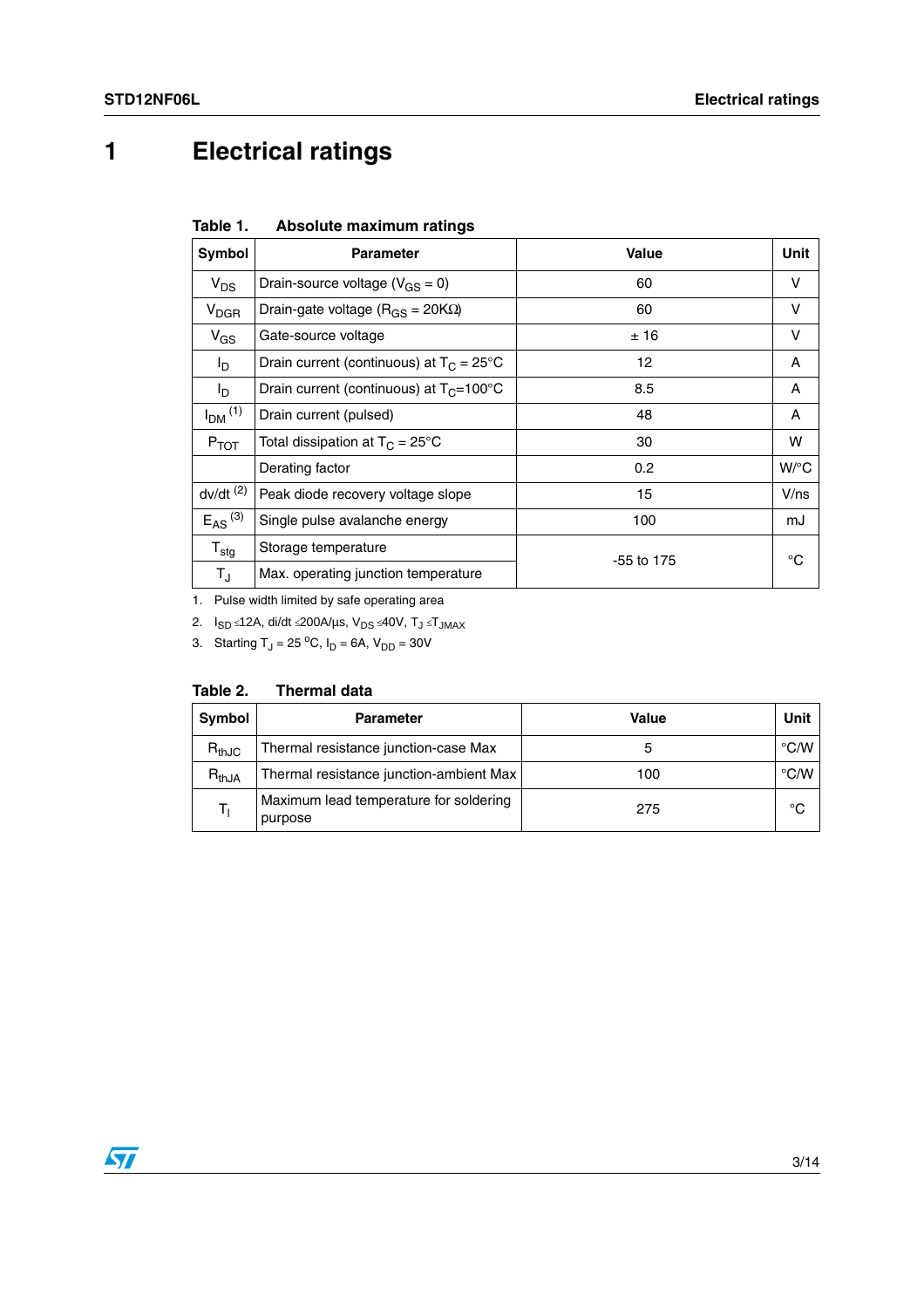# <span id="page-4-0"></span>**2 Electrical characteristics**

 $(T_{\text{CASE}} = 25^{\circ} \text{C}$  unless otherwise specified)

| Symbol        | <b>Parameter</b>                                    | <b>Test conditions</b>                                            | Min. | Typ.         | Max.           | Unit     |
|---------------|-----------------------------------------------------|-------------------------------------------------------------------|------|--------------|----------------|----------|
| $V_{(BR)DSS}$ | Drain-source breakdown<br>voltage                   | $I_D = 25mA$ , $V_{GS} = 0$                                       | 60   |              |                | V        |
| $I_{DSS}$     | Zero gate voltage drain<br>current ( $V_{GS} = 0$ ) | $V_{DS}$ = Max rating<br>$V_{DS}$ = Max rating,<br>$T_c = 125$ °C |      |              | 1<br>10        | μA<br>μA |
| lgss          | Gate body leakage current<br>$(V_{DS} = 0)$         | $V_{GS} = \pm 20V$                                                |      |              | ±100           | nA       |
| $V_{GS(th)}$  | Gate threshold voltage                              | $V_{DS} = V_{GS}$ , $I_D = 250 \mu A$                             |      |              | $\overline{c}$ | $\vee$   |
| $R_{DS(on)}$  | Static drain-source on<br>resistance                | $V_{GS}$ = 10V, $I_D$ = 6A<br>$V_{GS}$ = 5V, $I_D$ = 6A           |      | 0.08<br>0.10 | 0.10<br>0.12   | Ω<br>Ω   |

## **Table 3. On/off states**

### **Table 4. Dynamic**

| Symbol                                                   | <b>Parameter</b>                                                           | <b>Test conditions</b>                     | Min. | Typ.              | Max. | Unit           |
|----------------------------------------------------------|----------------------------------------------------------------------------|--------------------------------------------|------|-------------------|------|----------------|
| $g_{\text{fs}}^{(1)}$                                    | Forward transconductance                                                   | $V_{DS}$ = 25V $I_D$ = 6A                  |      | 7                 |      | S              |
| $C_{\text{iss}}$<br>$C_{\text{oss}}$<br>$C_{\text{rss}}$ | Input capacitance<br>Output capacitance<br>Reverse transfer<br>capacitance | $V_{DS}$ = 25V, f = 1 MHz,<br>$V_{GS} = 0$ |      | 350<br>75<br>30   |      | pF<br>pF<br>pF |
| $Q_g$<br>$Q_{gs}$<br>$Q_{gd}$                            | Total gate charge<br>Gate-source charge<br>Gate-drain charge               | $V_{DD} = 48V, I_D = 12A$<br>$V_{GS} = 5V$ |      | 7.5<br>2.5<br>3.0 | 10   | nC<br>nC<br>nC |

1. Pulsed: pulse duration=300µs, duty cycle 1.5%

**Table 5. Switching times**

| Symbol                                  | <b>Parameter</b>                                                    | <b>Test conditions</b>                                                                        | Min. | Typ.                 | Max. | Unit                 |
|-----------------------------------------|---------------------------------------------------------------------|-----------------------------------------------------------------------------------------------|------|----------------------|------|----------------------|
| $I_{d(on)}$<br>t,<br>$I_{d(off)}$<br>t, | Turn-on delay time<br>Rise time<br>Turn-off delay time<br>Fall time | $V_{DD} = 30V$ , $I_D = 6A$ ,<br>$R_G = 4.7 \Omega$ , $V_{GS} = 4.5 V$<br>Figure 12 on page 8 |      | 10<br>35<br>20<br>13 |      | ns<br>ns<br>ns<br>ns |

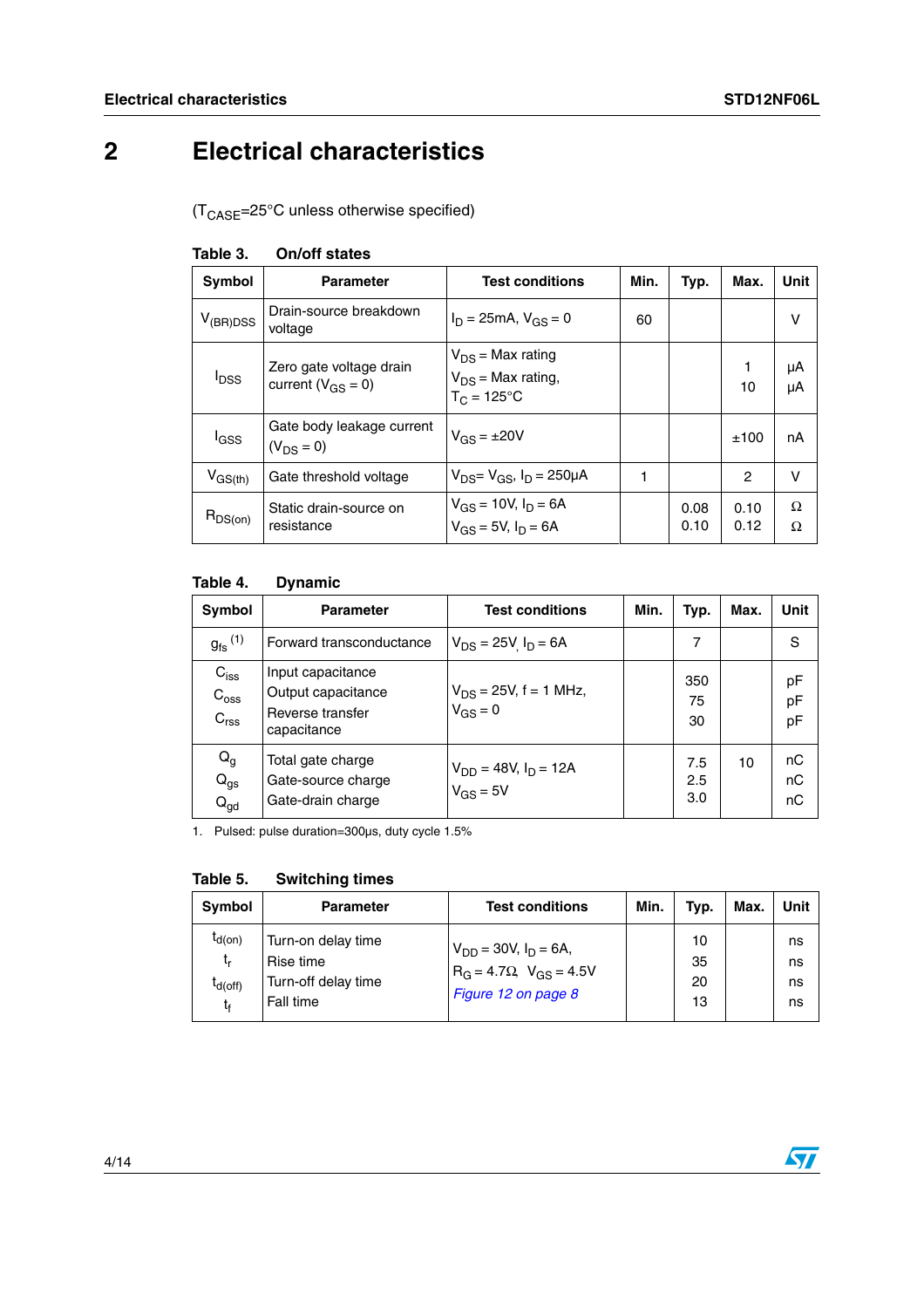| Symbol                                   | <b>Parameter</b>                                                             | <b>Test conditions</b>                                                                                       | Min | Typ.            | Max | Unit          |
|------------------------------------------|------------------------------------------------------------------------------|--------------------------------------------------------------------------------------------------------------|-----|-----------------|-----|---------------|
| I <sub>SD</sub>                          | Source-drain current                                                         |                                                                                                              |     |                 | 12  | A             |
| <b>I</b> SDM                             | Source-drain current (pulsed)                                                |                                                                                                              |     |                 | 48  | A             |
| $V_{SD}$ <sup>(1)</sup>                  | Forward on voltage                                                           | $I_{SD}$ = 12A, $V_{GS}$ = 0                                                                                 |     |                 | 1.5 | v             |
| $t_{rr}$<br>$Q_{rr}$<br><sup>I</sup> RRM | Reverse recovery time<br>Reverse recovery charge<br>Reverse recovery current | $I_{SD} = 12A$ ,<br>$di/dt = 100A/\mu s$ ,<br>$V_{DD} = 16V$ , T <sub>J</sub> = 150°C<br>Figure 14 on page 8 |     | 50<br>65<br>2.5 |     | ns<br>μC<br>A |

**Table 6. Source drain diode**

1. Pulsed: pulse duration=300µs, duty cycle 1.5%

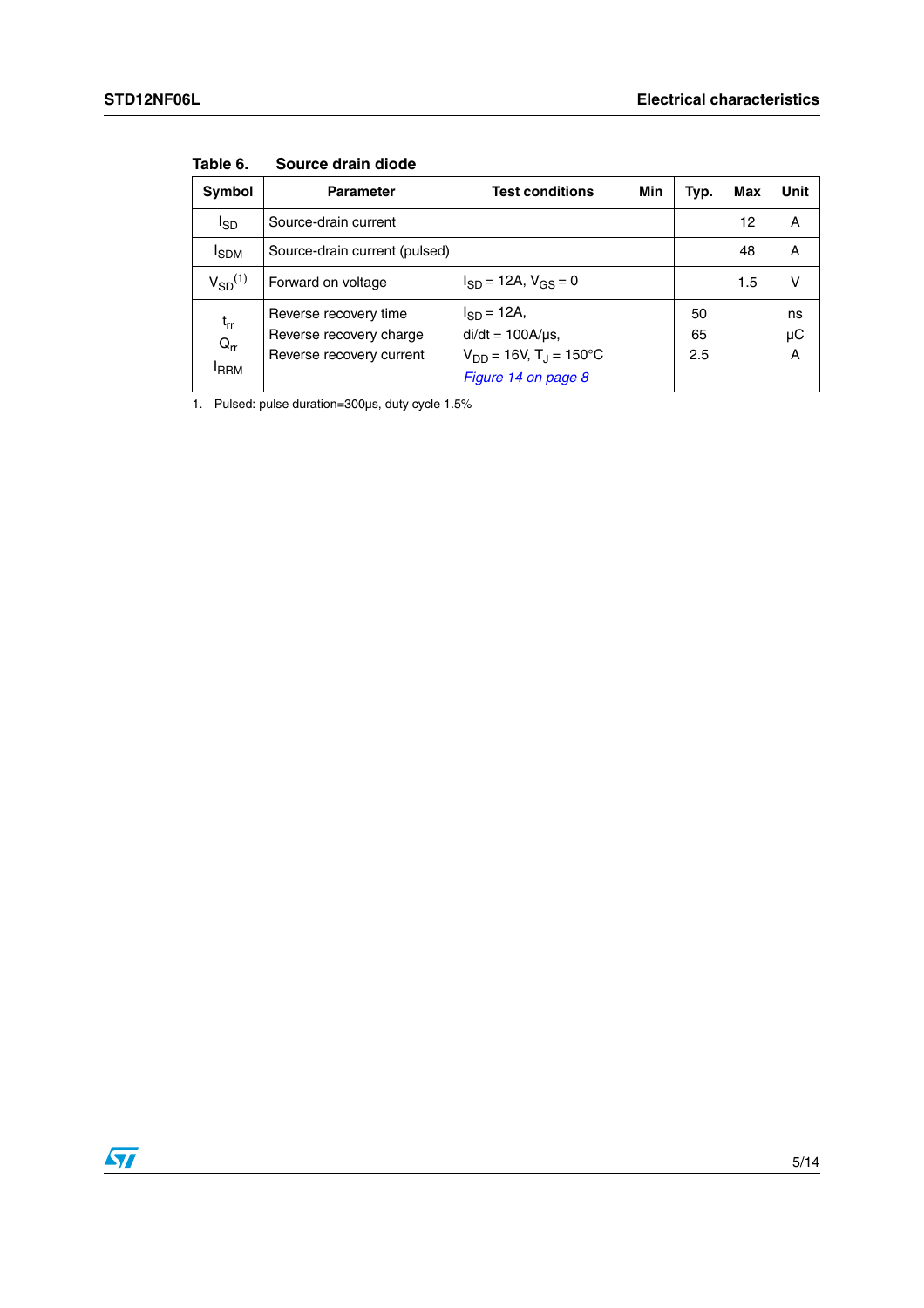## <span id="page-6-0"></span>**2.1 Electrical characteristics (curves)**

## Figure 1. Safe operating area **Figure 2. Thermal impedance**















 $\sqrt{27}$ 



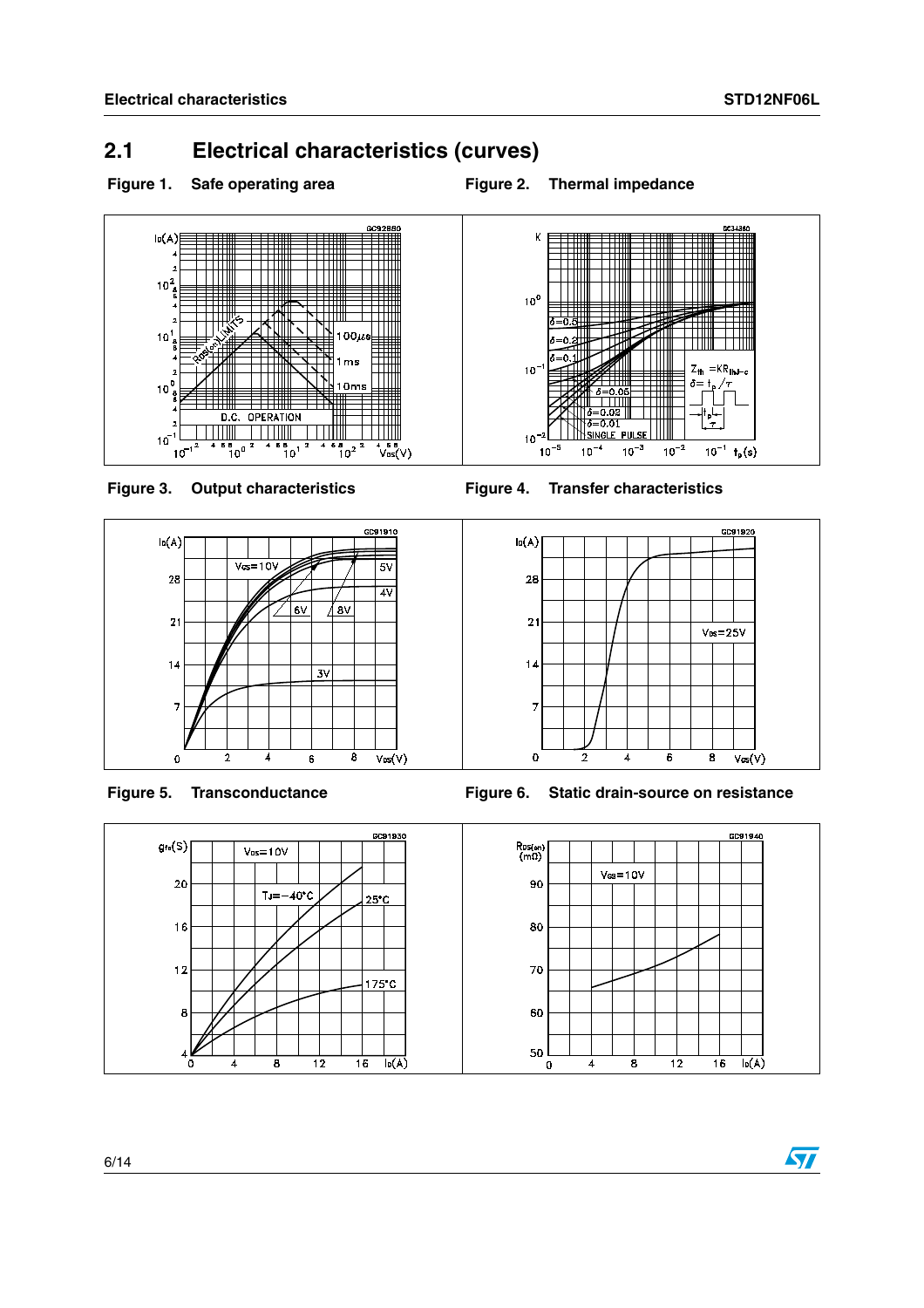

## **Figure 7. Gate charge vs. gate-source voltage Figure 8. Capacitance variations**





**Figure 11. Source-drain diode forward characteristics**





**Figure 10. Normalized on resistance vs. temperature**



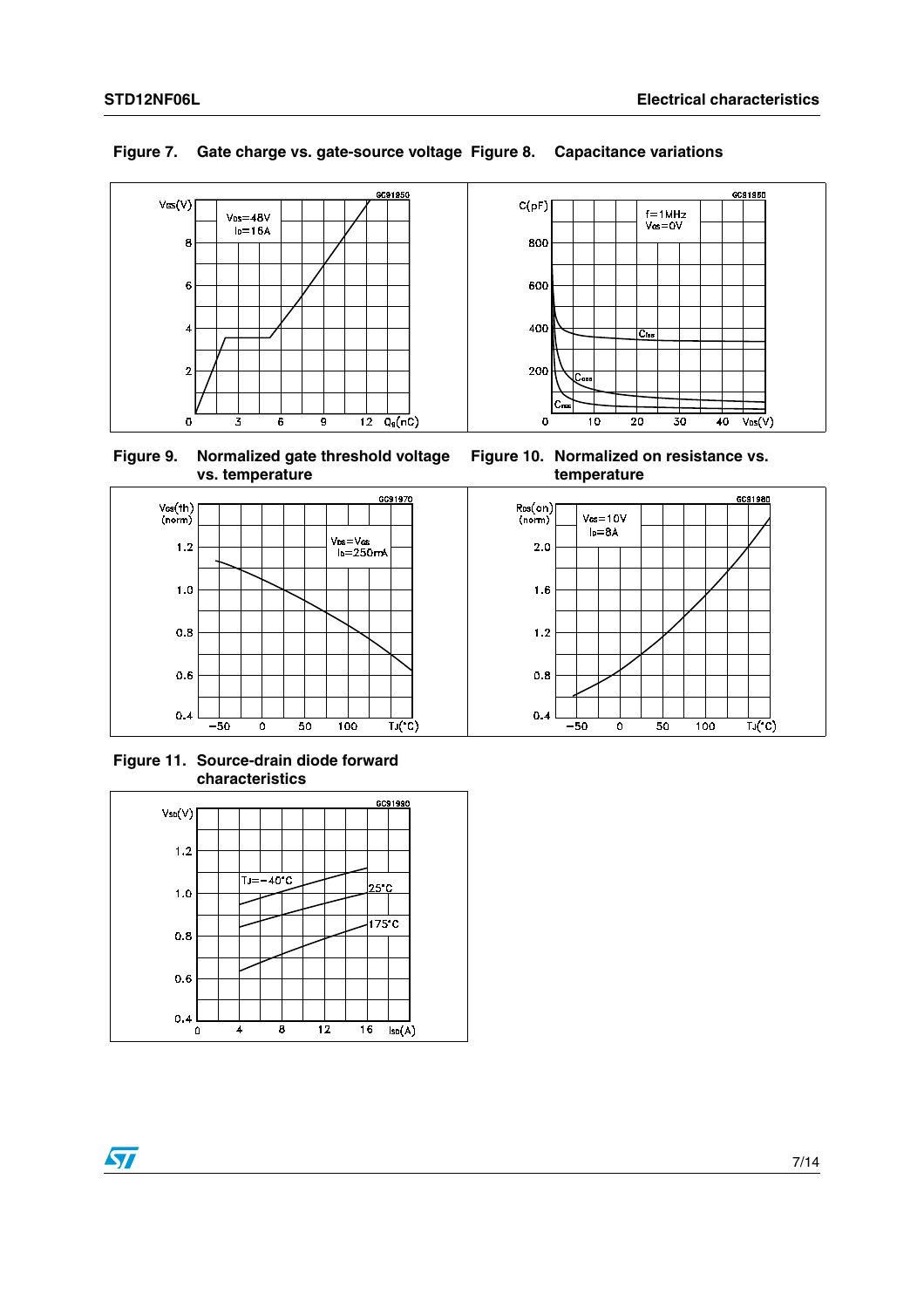$\alpha^{V}$ DD

 $1K\Omega$ 

 $\frac{v_c}{c}$ 

 $\downarrow$  D.U.T.

# <span id="page-8-0"></span>**3 Test circuit**

<span id="page-8-1"></span>**Figure 12. Switching times test circuit for resistive load**



<span id="page-8-2"></span>



**circuit**

 $\frac{1}{1K}$ 

 $V_i = 20V = V_{GMA}$ 

2200







 $\sqrt{2}$ 

## **Figure 13. Gate charge test circuit**

 $12V$ 

 $I_G = \text{CONST}$ 

O

 $\overline{\phantom{a}}$  $47K$   $\Omega$ 

2.7K $\Omega$ 

47K Ω

100 $\Omega$ 

100nF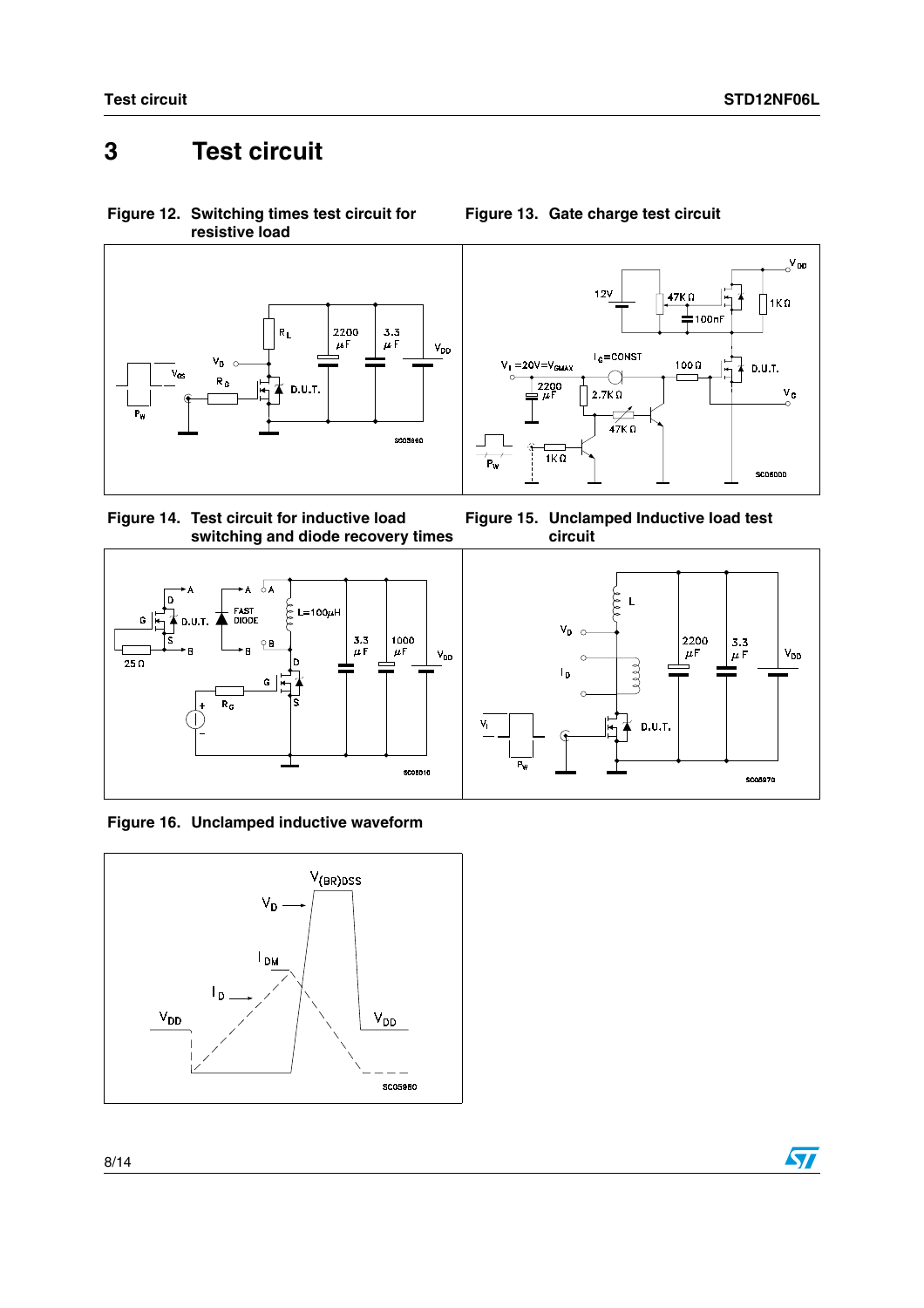# <span id="page-9-0"></span>**4 Package mechanical data**

In order to meet environmental requirements, ST offers these devices in ECOPACK® packages. These packages have a Lead-free second level interconnect. The category of second level interconnect is marked on the package and on the inner box label, in compliance with JEDEC Standard JESD97. The maximum ratings related to soldering conditions are also marked on the inner box label. ECOPACK is an ST trademark. ECOPACK specifications are available at: www.st.com

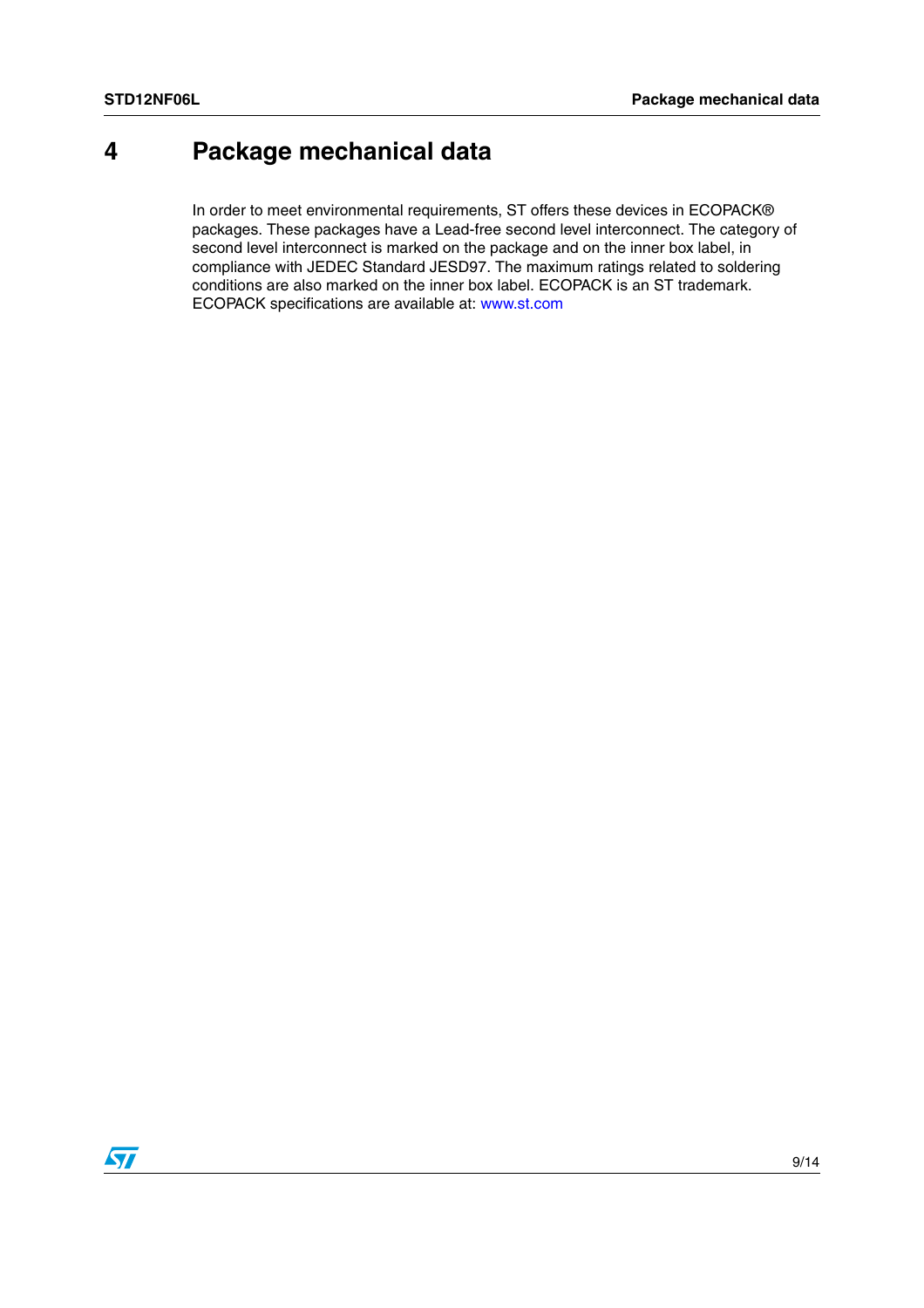| DIM.           | mm   |      |      | inch  |       |       |  |
|----------------|------|------|------|-------|-------|-------|--|
|                | MIN. | TYP. | MAX. | MIN.  | TYP.  | MAX.  |  |
| A              | 2.2  |      | 2.4  | 0.086 |       | 0.094 |  |
| A <sub>1</sub> | 0.9  |      | 1.1  | 0.035 |       | 0.043 |  |
| A <sub>3</sub> | 0.7  |      | 1.3  | 0.027 |       | 0.051 |  |
| B              | 0.64 |      | 0.9  | 0.025 |       | 0.031 |  |
| <b>B2</b>      | 5.2  |      | 5.4  | 0.204 |       | 0.212 |  |
| B <sub>3</sub> |      |      | 0.85 |       |       | 0.033 |  |
| B <sub>5</sub> |      | 0.3  |      |       | 0.012 |       |  |
| B <sub>6</sub> |      |      | 0.95 |       |       | 0.037 |  |
| C              | 0.45 |      | 0.6  | 0.017 |       | 0.023 |  |
| C <sub>2</sub> | 0.48 |      | 0.6  | 0.019 |       | 0.023 |  |
| D              | 6    |      | 6.2  | 0.236 |       | 0.244 |  |
| E              | 6.4  |      | 6.6  | 0.252 |       | 0.260 |  |
| G              | 4.4  |      | 4.6  | 0.173 |       | 0.181 |  |
| Н              | 15.9 |      | 16.3 | 0.626 |       | 0.641 |  |
| L              | 9    |      | 9.4  | 0.354 |       | 0.370 |  |
| L1             | 0.8  |      | 1.2  | 0.031 |       | 0.047 |  |
| L2             |      | 0.8  | 1    |       | 0.031 | 0.039 |  |

## **TO-251 (IPAK) MECHANICAL DATA**



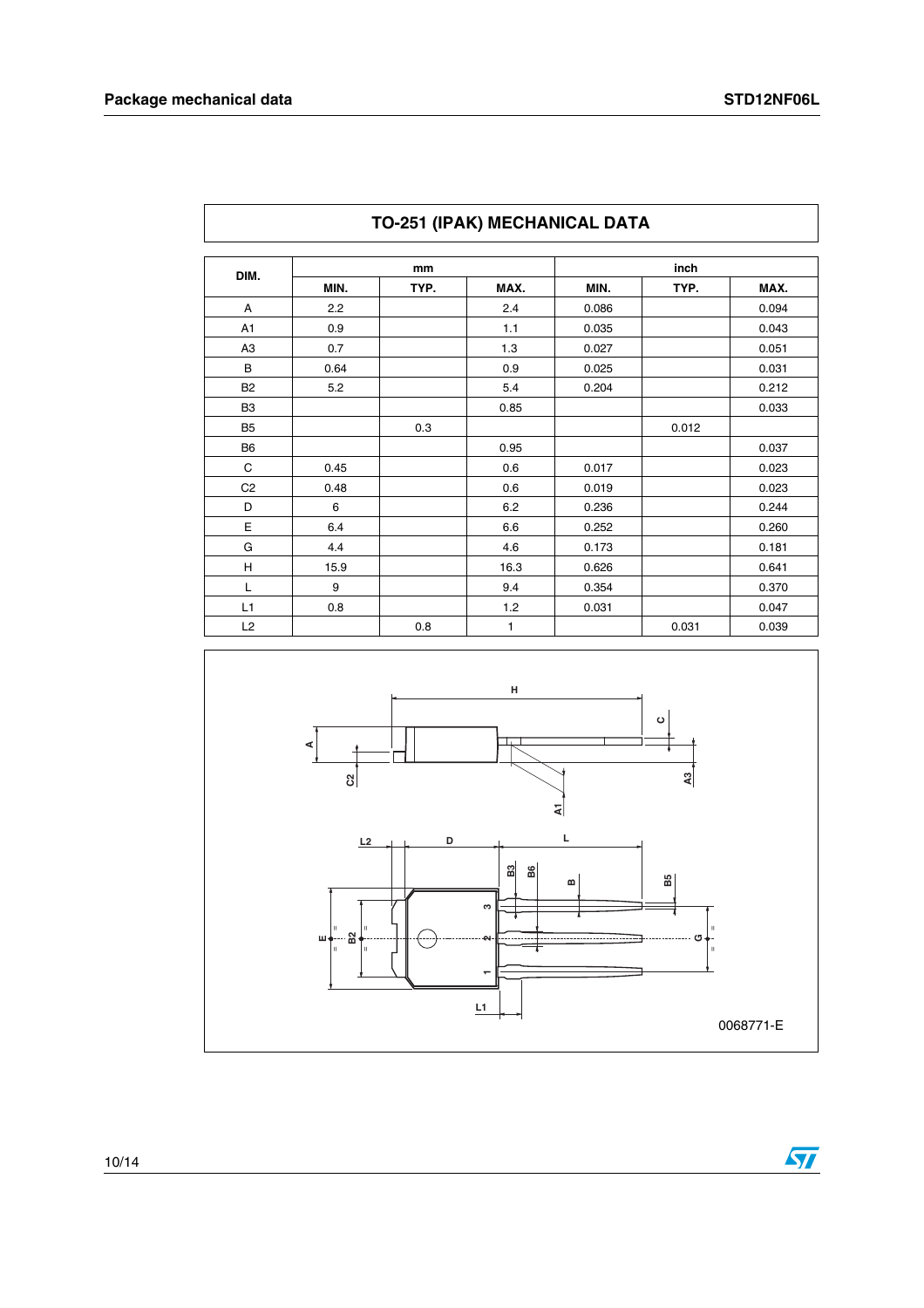$\overline{\Gamma}$ 

| <b>TYP</b><br>MIN.<br>MAX.<br>MIN.<br>TYP.<br>MAX.<br>2.2<br>2.4<br>A<br>0.086<br>A1<br>0.9<br>1.1<br>0.035<br>0.043<br>0.23<br>0.001<br>0.009<br>A <sub>2</sub><br>0.03<br>В<br>0.64<br>0.9<br>0.025<br>0.035<br>5.2<br>b <sub>4</sub><br>5.4<br>0.204<br>0.212<br>$\overline{C}$<br>0.45<br>0.017<br>0.023<br>0.6<br>C <sub>2</sub><br>0.48<br>0.6<br>0.019<br>0.023<br>$6\overline{6}$<br>D<br>6.2<br>0.236<br>0.244<br>D <sub>1</sub><br>5.1<br>0.200<br>Ε<br>0.252<br>6.4<br>6.6<br>E1<br>4.7<br>0.185<br>2.28<br>0.090<br>e<br>e1<br>4.4<br>4.6<br>0.173<br>0.181<br>H<br>9.35<br>10.1<br>0.397<br>0.368<br>τ<br>$\mathbf{1}$<br>0.039<br>(L1)<br>0.110<br>2.8<br>L2<br>0.8<br>0.031<br>L4<br>0.6<br>$\mathbf{1}$<br>0.023<br>0.039<br>$\mathsf{R}$<br>0.2<br>0.008<br>V <sub>2</sub><br>$0^{\circ}$<br>$8^\circ$<br>0°<br>$8^\circ$<br>圧<br>Ε<br>THERMAL PAD<br>$\underline{c2}$<br>b4<br>Ε<br>$\mathcal{L}2$<br>Ď1<br>D<br>Н<br>L4<br>ш<br>뿌<br>H<br>$\mathbf{I}$<br>A1.<br>b(2x)<br>R | DIM. | inch<br>mm. |  |               |  |  |       |
|------------------------------------------------------------------------------------------------------------------------------------------------------------------------------------------------------------------------------------------------------------------------------------------------------------------------------------------------------------------------------------------------------------------------------------------------------------------------------------------------------------------------------------------------------------------------------------------------------------------------------------------------------------------------------------------------------------------------------------------------------------------------------------------------------------------------------------------------------------------------------------------------------------------------------------------------------------------------------------------------|------|-------------|--|---------------|--|--|-------|
|                                                                                                                                                                                                                                                                                                                                                                                                                                                                                                                                                                                                                                                                                                                                                                                                                                                                                                                                                                                                |      |             |  |               |  |  |       |
|                                                                                                                                                                                                                                                                                                                                                                                                                                                                                                                                                                                                                                                                                                                                                                                                                                                                                                                                                                                                |      |             |  |               |  |  | 0.094 |
|                                                                                                                                                                                                                                                                                                                                                                                                                                                                                                                                                                                                                                                                                                                                                                                                                                                                                                                                                                                                |      |             |  |               |  |  |       |
|                                                                                                                                                                                                                                                                                                                                                                                                                                                                                                                                                                                                                                                                                                                                                                                                                                                                                                                                                                                                |      |             |  |               |  |  |       |
|                                                                                                                                                                                                                                                                                                                                                                                                                                                                                                                                                                                                                                                                                                                                                                                                                                                                                                                                                                                                |      |             |  |               |  |  |       |
|                                                                                                                                                                                                                                                                                                                                                                                                                                                                                                                                                                                                                                                                                                                                                                                                                                                                                                                                                                                                |      |             |  |               |  |  |       |
|                                                                                                                                                                                                                                                                                                                                                                                                                                                                                                                                                                                                                                                                                                                                                                                                                                                                                                                                                                                                |      |             |  |               |  |  |       |
|                                                                                                                                                                                                                                                                                                                                                                                                                                                                                                                                                                                                                                                                                                                                                                                                                                                                                                                                                                                                |      |             |  |               |  |  |       |
|                                                                                                                                                                                                                                                                                                                                                                                                                                                                                                                                                                                                                                                                                                                                                                                                                                                                                                                                                                                                |      |             |  |               |  |  |       |
|                                                                                                                                                                                                                                                                                                                                                                                                                                                                                                                                                                                                                                                                                                                                                                                                                                                                                                                                                                                                |      |             |  |               |  |  |       |
|                                                                                                                                                                                                                                                                                                                                                                                                                                                                                                                                                                                                                                                                                                                                                                                                                                                                                                                                                                                                |      |             |  |               |  |  | 0.260 |
|                                                                                                                                                                                                                                                                                                                                                                                                                                                                                                                                                                                                                                                                                                                                                                                                                                                                                                                                                                                                |      |             |  |               |  |  |       |
|                                                                                                                                                                                                                                                                                                                                                                                                                                                                                                                                                                                                                                                                                                                                                                                                                                                                                                                                                                                                |      |             |  |               |  |  |       |
|                                                                                                                                                                                                                                                                                                                                                                                                                                                                                                                                                                                                                                                                                                                                                                                                                                                                                                                                                                                                |      |             |  |               |  |  |       |
|                                                                                                                                                                                                                                                                                                                                                                                                                                                                                                                                                                                                                                                                                                                                                                                                                                                                                                                                                                                                |      |             |  |               |  |  |       |
|                                                                                                                                                                                                                                                                                                                                                                                                                                                                                                                                                                                                                                                                                                                                                                                                                                                                                                                                                                                                |      |             |  |               |  |  |       |
|                                                                                                                                                                                                                                                                                                                                                                                                                                                                                                                                                                                                                                                                                                                                                                                                                                                                                                                                                                                                |      |             |  |               |  |  |       |
|                                                                                                                                                                                                                                                                                                                                                                                                                                                                                                                                                                                                                                                                                                                                                                                                                                                                                                                                                                                                |      |             |  |               |  |  |       |
|                                                                                                                                                                                                                                                                                                                                                                                                                                                                                                                                                                                                                                                                                                                                                                                                                                                                                                                                                                                                |      |             |  |               |  |  |       |
|                                                                                                                                                                                                                                                                                                                                                                                                                                                                                                                                                                                                                                                                                                                                                                                                                                                                                                                                                                                                |      |             |  |               |  |  |       |
|                                                                                                                                                                                                                                                                                                                                                                                                                                                                                                                                                                                                                                                                                                                                                                                                                                                                                                                                                                                                |      |             |  |               |  |  |       |
|                                                                                                                                                                                                                                                                                                                                                                                                                                                                                                                                                                                                                                                                                                                                                                                                                                                                                                                                                                                                |      |             |  | $\frac{c}{c}$ |  |  |       |

**DPAK MECHANICAL DATA**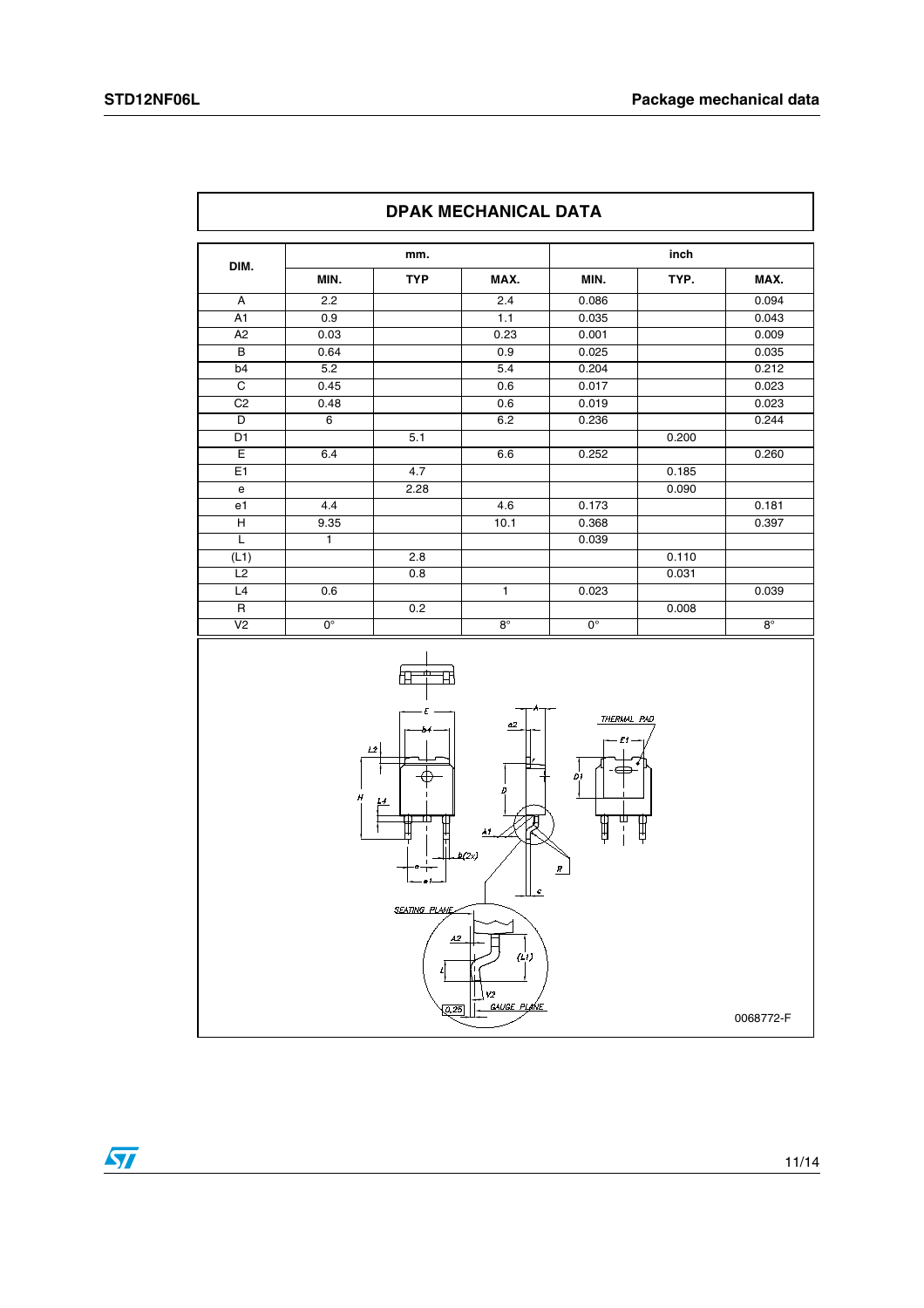57

# <span id="page-12-0"></span>**5 Packaging mechanical data**

**DPAK FOOTPRINT**



## **TAPE AND REEL SHIPMENT**

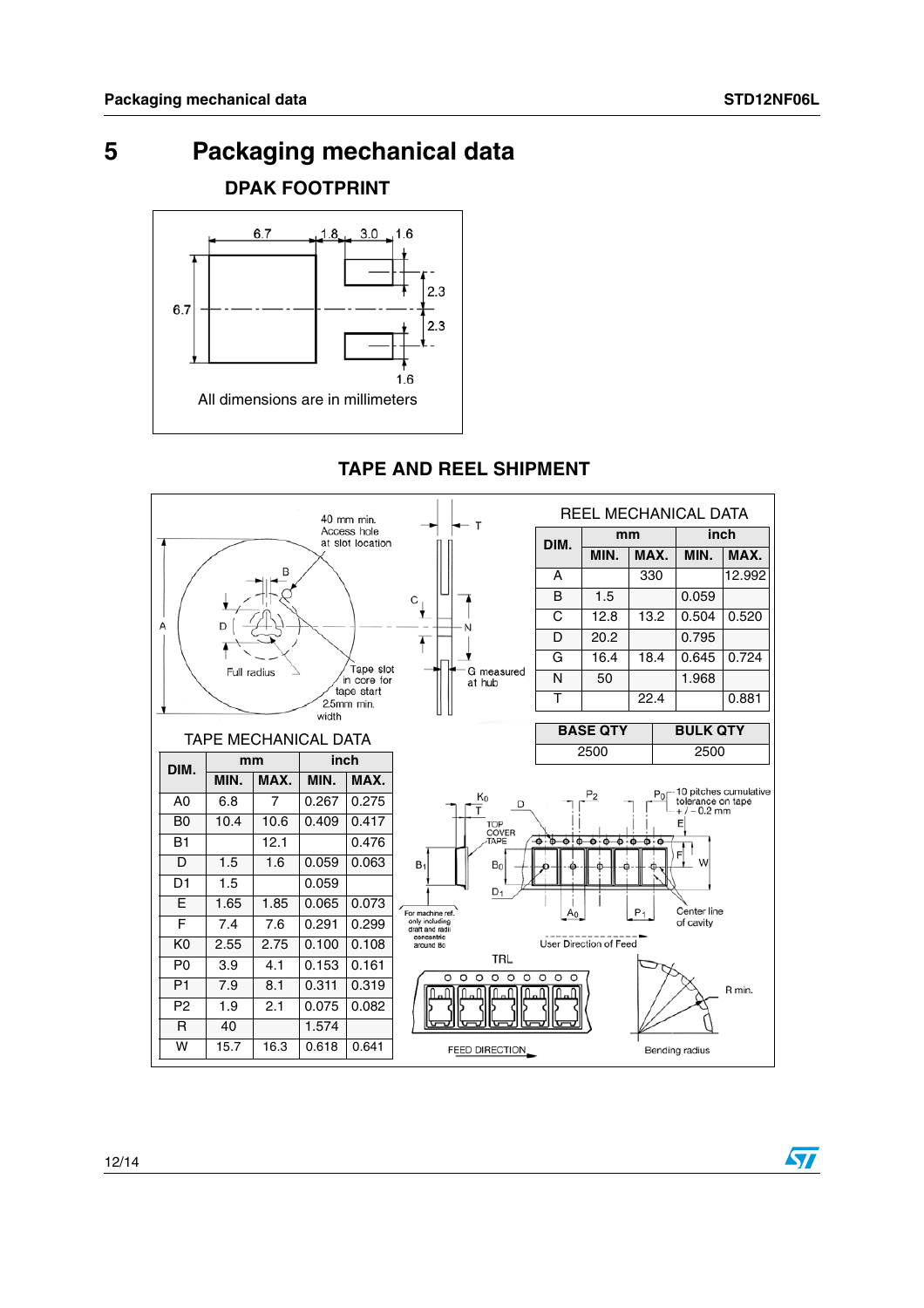# <span id="page-13-0"></span>**6 Revision history**

| Date        | <b>Revision</b> | <b>Changes</b>                  |
|-------------|-----------------|---------------------------------|
| 09-Sep-2004 | 4               | Complete document               |
| 08-Aug-2006 | 5               | New template, no content change |
| 19-Feb-2007 | 6               | Typo mistake on page 1          |